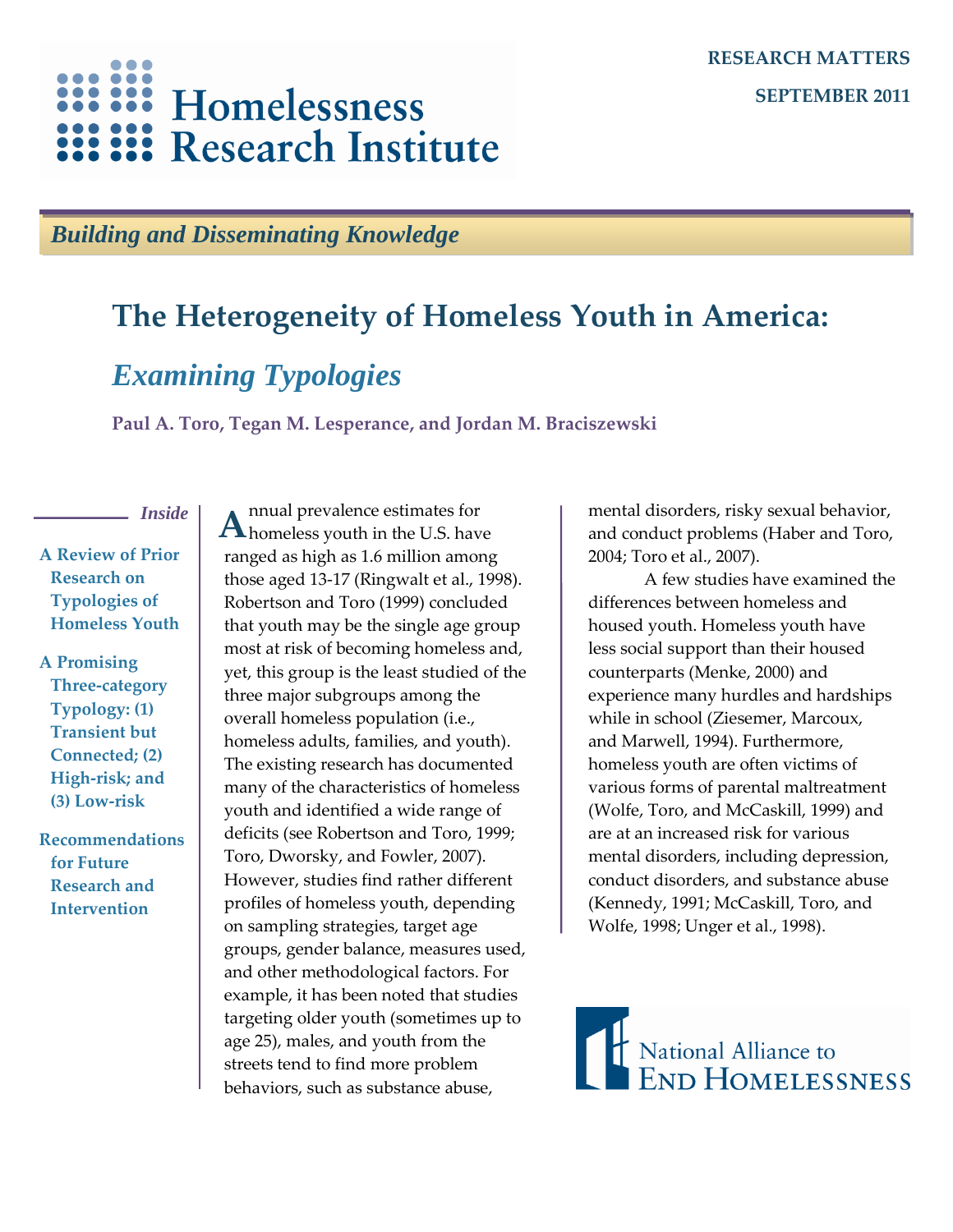**The heterogeneous population of homeless youth contains a wide spectrum of experiences, backgrounds and trajectories.**

### **A Review of Prior Research on Typologies of Homeless Youth**

The heterogeneous population of homeless youth contains a wide spectrum of experiences, backgrounds and trajectories. Common attempts to categorize these youth have included distinctions between *runaways*, who have left the parental home, sometimes due to abuse experienced in the home; *throwaways,* who have been kicked out of the home by their parents, often due to parental dysfunction and/or youth behavior problems; *street youth*, who can be found in various street settings and often engage in prostitution, drug dealing, and other dangerous and/or criminal behaviors; and *systems youth*, who, after spending time in foster care or other formal systems of care, "fall through the cracks," and end up homeless. Unfortunately, such classifications are usually not based on sound empirical data and much overlap between the categories exists, especially when they are considered in a longitudinal context (Haber and Toro, 2004).

#### *Early typologies*

Attempts to define typologies of homeless youth began in the 1960s. Shellow, Schamp, Liebow, and Unger (1967) chose to divide the homeless youth population into those running away from something and those running toward something, while Haupt and Offord (1972) divided institutionalized runaways into those who were really running and those who ran as a cry for help. In 1972, English compiled interview data from over 300 runaway youth in Ann

Arbor, Michigan and qualitatively grouped them into *runaways, floaters, splitters,* and *hard road freaks*. While perhaps interesting or even entertaining, these proposed categories do little to aid this vulnerable population.

Moving toward empirical classification, quantitative typologies have more recently been attempted. In their 1976 paper, Dunford and Brennan categorized homeless youth using data from 53 interviews based on measures of alienation, powerlessness, stigma, parental support/rejection, self-esteem, access to social roles, delinquency, and interparental conflict. Although 6 exclusive categories were statistically distinguishable, such labels as "selfconfident and unrestrained runaway girls" and "young, highly regulated, and negatively influenced youth" may not be practically useful in application.

#### *Typologies based on family relationships*

Groupings of homeless youth often involve categorization based on characteristics of familial relationships or housing status at the time of sampling. The former often consists of groups such as *accompanied youth, unaccompanied youth, throwaway youth,*  and *systems youth,* while the later includes such categories as *shelter youth, disconnected youth, hotel/motel youth, couch surfers, doubled up youth,*  and *street youth* (Tierney, Gupton, and Hallett, 2008; Toro, Dworsky, and Fowler, 2007; Wayman, 2010)*.* One effort to integrate these two approaches identified *runaway youth, episodic and traditional homeless youth, shelter-using youth,* and *street dependent*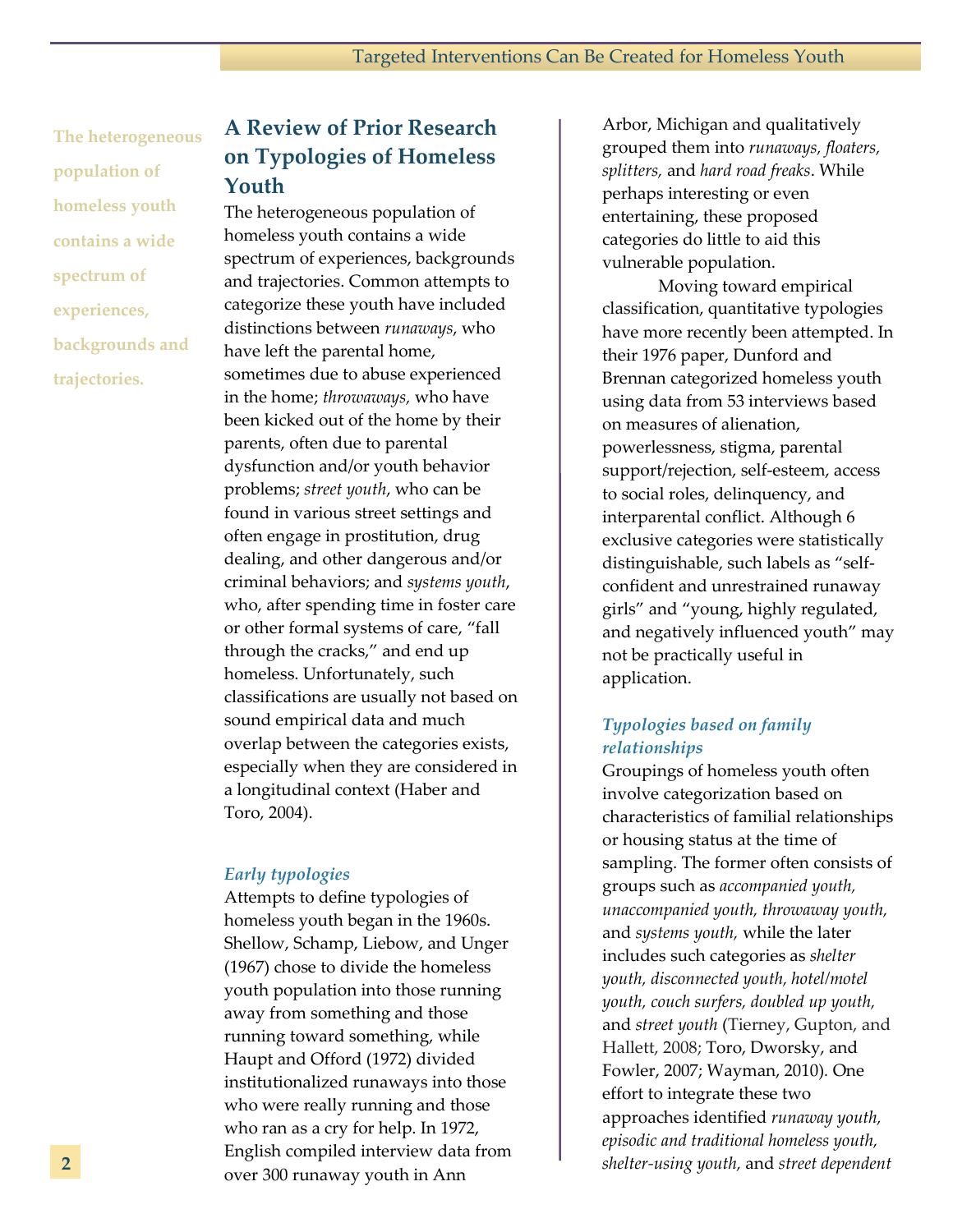*youth* (Wayman, 2010). Categories based on family relationships are difficult to define because these distinctions are often based on youth's subjective interpretations of what led to their homelessness (asking parents, for example, could well yield very different interpretations). Furthermore, dividing homeless youth based on housing status is problematic because research suggests most youth transition in and out of various types of living conditions (Braciszewski, Toro, and Jozefowicz-Simbeni, 2011a; Cauce et al., 2000; Maitra, 2002; Tyler and Johnson, 2006; Whitbeck, Hoyt, and Yoder, 1999). Wagner, Carlin, Cauce and Tenner (2001) studied 272 homeless youth and found that, in the week prior to the interview, 22 percent had stayed in more than one housing environment such as a shelter, on the streets or with a friend/relative. Thus, if one considers a reasonable timeframe rather than a specific point in time, categorization becomes very difficult.

#### *Typologies based on reason for homelessness*

Others have attempted to empirically categorize homeless youth based on the presenting reason for being homeless. Ringwalt, Greene, and Robertson (1998) distinguished youth who ran away from homes from those who were asked to leave their homes. In their sample of 1,400 youth, these researchers found that about half fit each category. Similarly, Cherry (1993) used discriminant function and cluster analyses to categorize interview data from 258 homeless youth and found four groups: thrown-out youth, running-from youths, running-to youths, and forsaken youth. Boesky,

Toro, and Bukowski (1997) identified three subgroups: runaways, throwaways, and intervention seekers in their sample of 122 homeless youth (ages 12-17). Heinze, Jozefowicz-Simbeni, and Toro (2010) used cluster analysis to classify 103 youth receiving services at six urban homeless shelters based on their self-stated reasons for becoming homeless. The five categories were: lacks resources/family support, abuse/safety, pregnancy, conduct/rules, and partnered. Despite their commonsense appeal, distinctions based on reasons for homelessness may be problematic because youth often endorse multiple explanations for their situation, including abuse, poverty, parental substance use, and parental rejection. It can be difficult for the researcher to identify the primary reason and we have little data on the utility of these categorizations to inform policy and service development.

#### *Typologies based on abuse and neglect history*

Another approach to categorizing homeless youth is to group them based on abuse and neglect histories. Rew, Taylor-Seehafer, Thomas and Yockey (2001) found that 47 percent of their sample of homeless adolescents had been sexually abused. Rew (2002) separated homeless youth into housing types and found that those who lived on the streets and were ingrained in street culture had experienced more sexual abuse than those who relied on shelters or lived with friends or relatives. This suggests that, within the homeless youth population, there may be distinct subgroups of youth with more

**Attempts to define typologies of homeless youth began in the 1960s. Moving toward empirical classification, quantitative typologies have more recently been attempted.**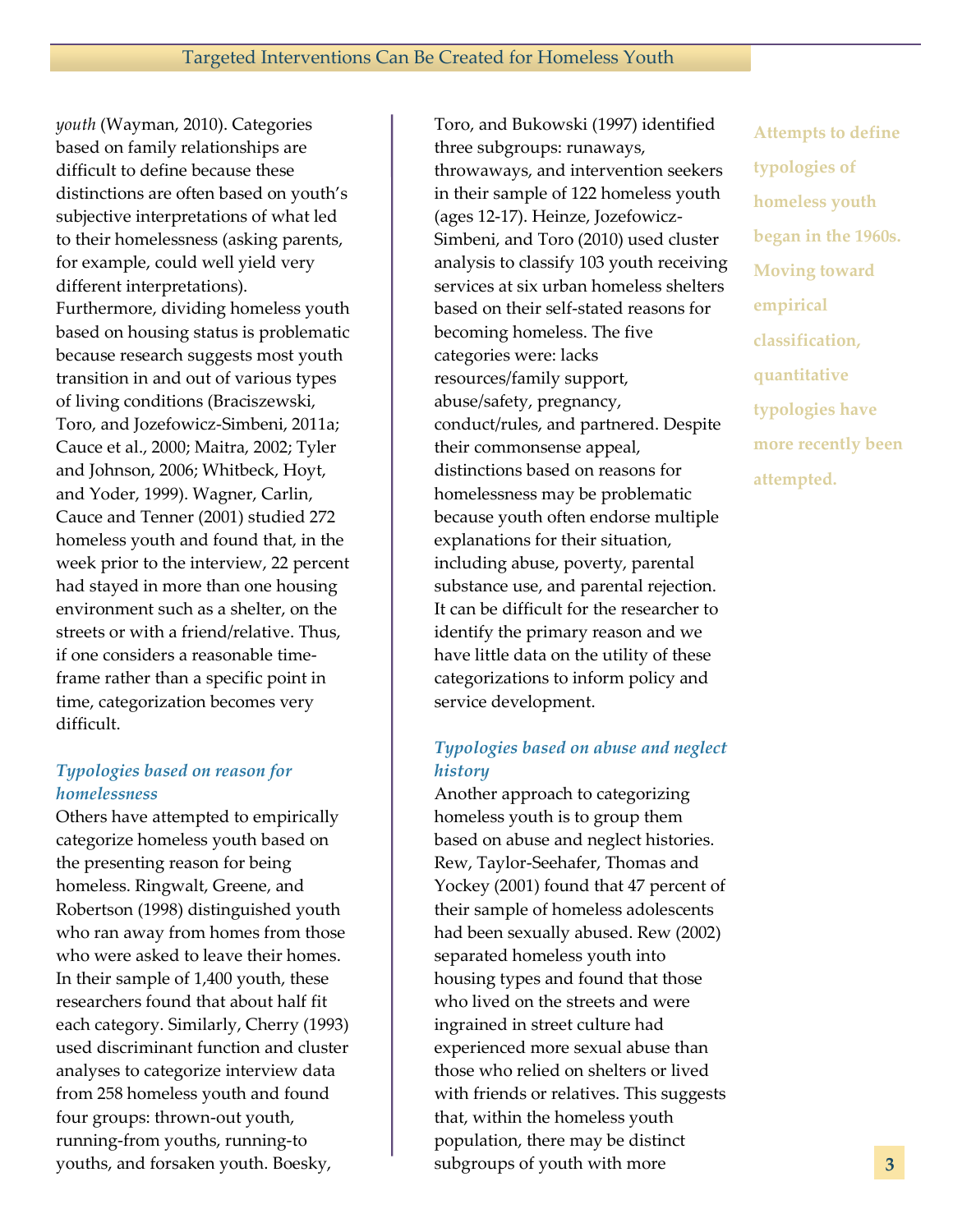## **More recent research has focused on new ways for creating typologies among homeless youth. This new direction suggests that interpersonal**

**factors may outweigh economic** 

**factors when** 

**categorizing** 

**homeless youth.**

extensive abuse histories. Whitbeck, Hoyt, and Yoder (1999) examined the relationship between abuse histories and negative outcomes in 225 homeless youth and found that those leaving abusive families showed more risky sexual behavior, substance use, deviant subsistence behavior, and association with deviant peers. Exposure to abuse and neglect has also been shown to predict an earlier runaway age and an increased likelihood of being victimized on the streets (Thrane, Hoyt, Whitbeck and Yoder, 2006). However, other researchers have found no relationship between histories of abuse and neglect and behavioral outcomes (Powers, Eckenrode, and Jaklitsch, 1990). Given that abuse is often underreported and homeless youth show multiple areas of need, policy- or clinically-driven provision of services targeted to this sole characteristic may not be the most efficacious in holistic treatment of homeless youth.

#### *Typologies based on mental health status*

Homeless youth may also be categorized based on mental health problems. Emotional distress is commonly reported by homeless youth (Rew, Taylor-Seehafer,and Thomas, 2000; van der Ploeg, 1989) and such distress can develop into clinically significant psychiatric disorders (Wormer, 2003). Research suggests homeless youth experience higher rates of anxiety (Kidd, 2004), developmental delays (Kidd, 2004), attention deficit hyperactivity disorder (Unger et al., 1998), depression (Kennedy, 1991; Unger et al., 1998), and conduct disorder and substance

abuse (McCaskill et al., 1998). Improved mental health screening measures, in combination with knowledge of abuse histories and other characteristics, could prove to be a useful foundation from which to base typologies and subsequent services.

#### *Typologies based on age cohort*

Some studies suggest that age may be a useful factor by which to group homeless youth. Boesky et al. (1997) found higher rates of drug abuse and dependence, more sexual abuse, more stressful life events, and more time spent homeless among older as opposed to younger youth (age range: 12-17). Cauce (2002) suggests that children who leave home at different ages may have different pathways to becoming street dependent and this way of categorizing homeless youth may help lead to preventive interventions for different age groups. Furthermore, Cauce and colleagues (2000) suggest that different kinds of youth become homeless at different ages, perhaps as a function of how long they can cope with difficulties in their personal or home lives.

#### *Recent typology research*

More recent research has focused on new ways for creating typologies among homeless youth. Focusing on pre-homelessness characteristics, Rukmana (2008) found deprivation in the former residential area of the youth was a weaker predictor of youth homelessness than the presence of domestic violence in the area of residential origin. This new direction in typology research suggests that interpersonal factors may outweigh economic factors when categorizing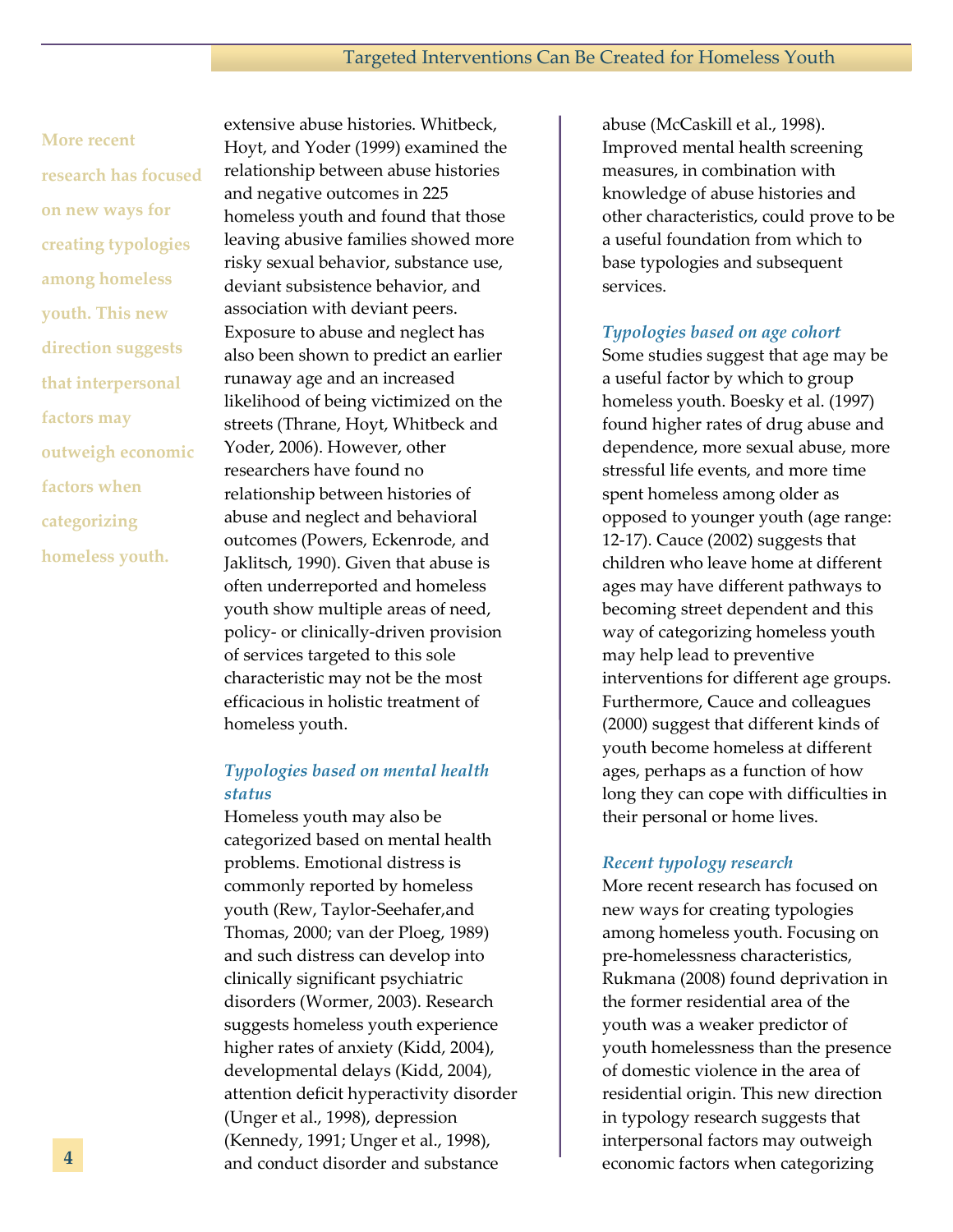homeless youth. Another new approach to developing typologies involves personal characteristics of homeless youth, such as self-esteem. Among homeless youth, self-esteem was found to be a key factor in predicting risk and resilience (Kidd and Shahar, 2008), suggesting programs targeting self-esteem may buffer homeless youth from certain negative outcomes. Recent studies also have suggested that dividing homeless youth into those who are newly homeless (homeless for 6 months or less) and those who are more chronically homeless can provide two distinct groups which differ in age, school attendance, substance use, sexual risk taking, service use, and suicide attempts (Mallet, Rosenthal, Myers, Milburn, and Rotheram-Borus, 2004; Milburn, Rotheram-Borus, Rice, Mallett, and Rosenthal, 2006).

In a study of recently homeless adolescents, Milburn et al. (2009a) used cluster analysis to classify youth based on a number of protective and risk factors. Risk factors included emotional distress, risky sex, and substance use, while protective factors included having a peer group that engages in positive behaviors and being enrolled in school. Results indicated three clusters of youth: those with more protective factors who do well outside the home, those at risk, and those with more risk than protective factors, who tend to do worse outside the home (also see Milburn et al., 2009b).

## **A Promising Three-category Typology: (1) Transient but Connected; (2) High-risk; and (3) Low-Risk**

In order to examine the longitudinal impact of an empirically-derived multivariate typology of homeless youth, Braciszewski, Toro, and Jozefowicz-Simbeni (2011b) used a probability sample of 250 initially homeless youth from throughout the Detroit metropolitan area. Youth were recruited from several different agencies providing services to homeless adolescents, including shelters, outpatient and inpatient substance abuse treatment programs, and psychiatric facilities, as well as some street settings. At baseline, the average participant was 15.3 years old (range 13-17). Youth were interviewed again 0.5, 1.0, 2.0, 4.5, 5.5, and 6.5 years after baseline (ages at last follow-up ranged 20-24). Follow-up rates at these time points were 58, 38, 59, 82, 75, and 83 percent, respectively (for further details on the methodology of this research project, see Ahmed, Fowler, and Toro, 2010; Fowler et al., 2008, 2011; Hobden et al., 2011; Tompsett and Toro, 2010; Urberg, Goldstein, and Toro, 2005).

A wide variety of initial characteristics were used to differentiate the sample into subtypes. These included resilience factors (e.g., family cohesion, self-efficacy, employment, school achievement/performance) as well as negative outcomes (e.g., frequent homelessness, sexual abuse, risky sexual behavior, mental health diagnoses/symptoms). Latent class analysis identified a three-class solution that described youth as either

**In order to examine a promising typology of homeless youth, a probability sample was used. Youth were differentiated into subtypes based on resilience factors and negative outcomes. Analysis identified a three-class solution that described youth as one of the following: (1) transient but connected, (2) highrisk, or (3) low-risk.**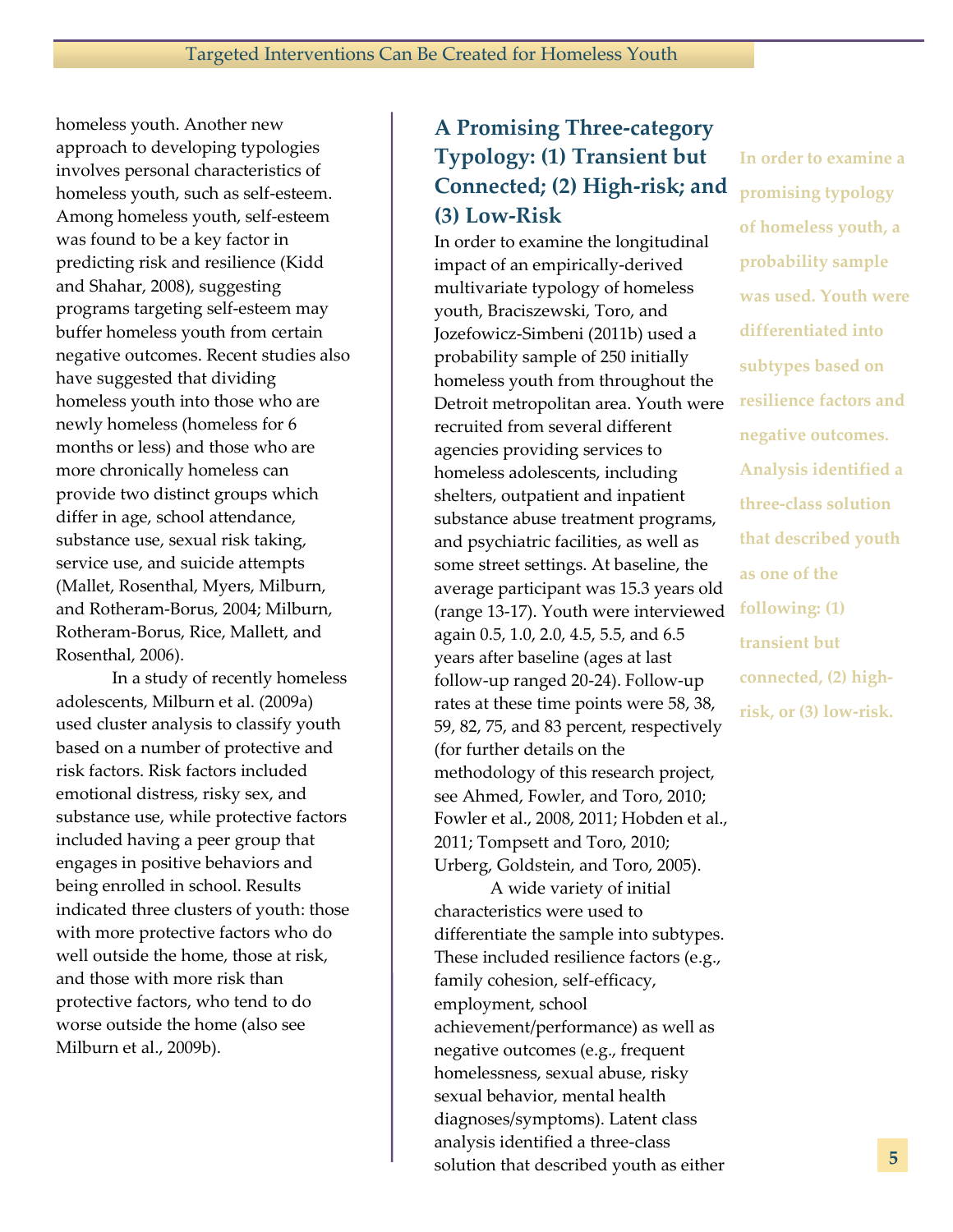**Across all groups, most youth did eventually find stable housing. These findings suggest that targeted interventions can be created for homeless youth.**

(1) transient but connected  $(n=55)$ ,  $(2)$ high-risk (*n*=46), or (3) low-risk (*n*=149). For the transient but connected youth, mental health and substance use issues were not prominent; however, as the class label suggests, these youth were nonetheless unstable in terms of both housing and school connections. They showed the most extensive histories of homelessness. However, compared to the other two groups, they reported relatively high cohesion in their families and the most sexual partners. High-risk youth were more likely to have dropped out of school, reported more sexual abuse, more sexual partners, and struggled more with depression, conduct, and substance abuse problems. They also showed substantial housing mobility and histories of homelessness. The lowrisk group showed low levels of all the problem behaviors mentioned above, as compared to one or both of the other groups. They showed the least extensive histories of homelessness and housing instability. The low-risk group included more males and younger adolescents. Males were also more likely to be classified as highrisk, as were Caucasian youth. Girls were more likely to fall in the transient but connected group.

#### *Housing trajectories differ across groups*

Class membership was then used to predict long-term housing trajectories over the 6.5-year time period using hierarchical linear modeling. As expected, low-risk youth experienced the least homelessness over time and were often in secure living environments. Transient but connected individuals continued an

alternating pattern of being homeless and housed. Overall, they tended to experience homelessness the most of the three groups, with respite coming only after 5.5 years. High-risk youth showed a trend toward stable housing during mid- to late-adolescence. However, as they entered young adulthood, these youth experienced a spike in homelessness (43 percent experienced some homelessness between the 18-month and 4.5-year follow up), before returning to levels similar to the other classes. Across all three groups, most did eventually find stable housing during the last two follow-up time points (5.5 and 6.5 years).

#### *Implications*

Taken together, these findings suggest that targeted interventions can be created for homeless youth, given key characteristics found while they are homeless during mid-adolescence (e.g., mental health, substance use, connection to stable schooling). In addition, it is useful to know that many of these youth eventually gain stable housing; thus, even for youth who are experiencing a number of difficulties early on, positive outcomes are often achieved ultimately. Such findings suggest that most homeless youth are "resilient," at least in terms of their long-term housing outcomes. Similar "positive" findings showing growing housing stability over time were obtained in a recent two-year follow-up of newly homeless youth in Los Angeles and in Melbourne, Australia (Milburn et al., 2007) as well as in longitudinal studies of homeless adults and families (Stojanovic, Weitzman, Shinn, Labay, and Williams, 1999; Toro et al., 1997, 1999).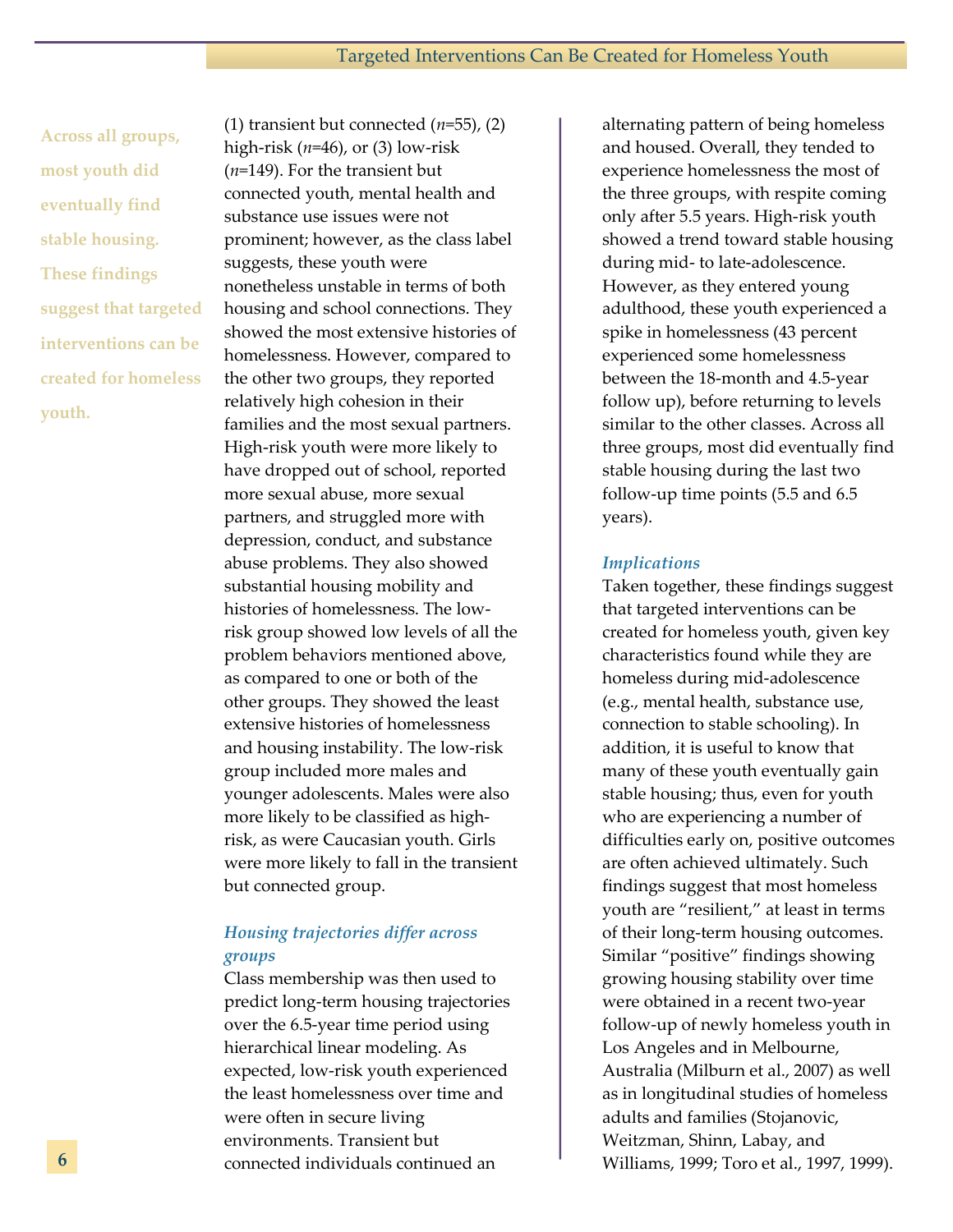Gender influence may also be important during this developmental period, as females were more likely to be in the "transient but connected" group (but less likely to be in the other two groups, one doing well initially, one having significant problems in many areas). Such findings are not altogether surprising, given the nature of available services for homeless youth and young adults. Many shelters allow for adolescent females to remain with their families and/or mothers, while male teens are filtered out of all-female facilities. Furthermore, girls in our culture are typically "trained" to be more familyoriented and boys to be more independent. Continued exploration of differential male and female trajectories is warranted in future research, especially with regard to such wide ranging outcomes for males.

## **Recommendations for Future Research and Intervention**

Despite evidence that homeless youth vary in a variety of important ways, including service use, educational experiences, social support, mental health problems, and risk taking behaviors, Wayman (2009) points out that many studies fail to address this diversity and simply refer to the group at large as either "homeless youth" or "runaway youth." This lack of distinction between different subgroups of homeless youth has led to a body of literature which may not be addressing the problems and unique experiences of homeless youth that would be most beneficial in designing and disseminating policy and services. While several recent studies have offered typologies which

may prove to be useful for service delivery and/or policy development, there is still much need for new, empirically driven and useful typologies. Below we list some recommendations for future research involving typologies and for related intervention and policy development.

1. Rather than continuing to use the old distinctions among subtypes of homeless youth (e.g., runaways vs. throwaways), we recommend new multivariate and data-driven typological approaches, such as that developed and longitudinally validated by Braciszewski et al. (2011b) and that of Milburn et al. (2009a). Such new approaches should be considered by those developing interventions and policy, as well as by researchers. Given that such typological approaches are only just beginning to be available, it is suggested that, for now, service providers pay attention to need areas directly identified by the homeless youth being served (e.g., mental health, family conflict, stable housing, substance abuse, education, job-training and placement).

2. Research should consider obtaining large representative samples of all homeless youth in order to allow the creation of valid and generalizable typologies. For example, focusing only on street youth, who show the most serious array of behavior problems, limits the range of outcomes and limits the ability to identify subtypes.

3. It has been noted that few interventions to assist homeless youth have been formally evaluated (Toro et al., 2007). In addition to developing careful evaluations of existing programs and establishing evidencebased interventions, we should begin

**Even for youth who are experiencing a number of difficulties early on, positive outcomes are often achieved ultimately.**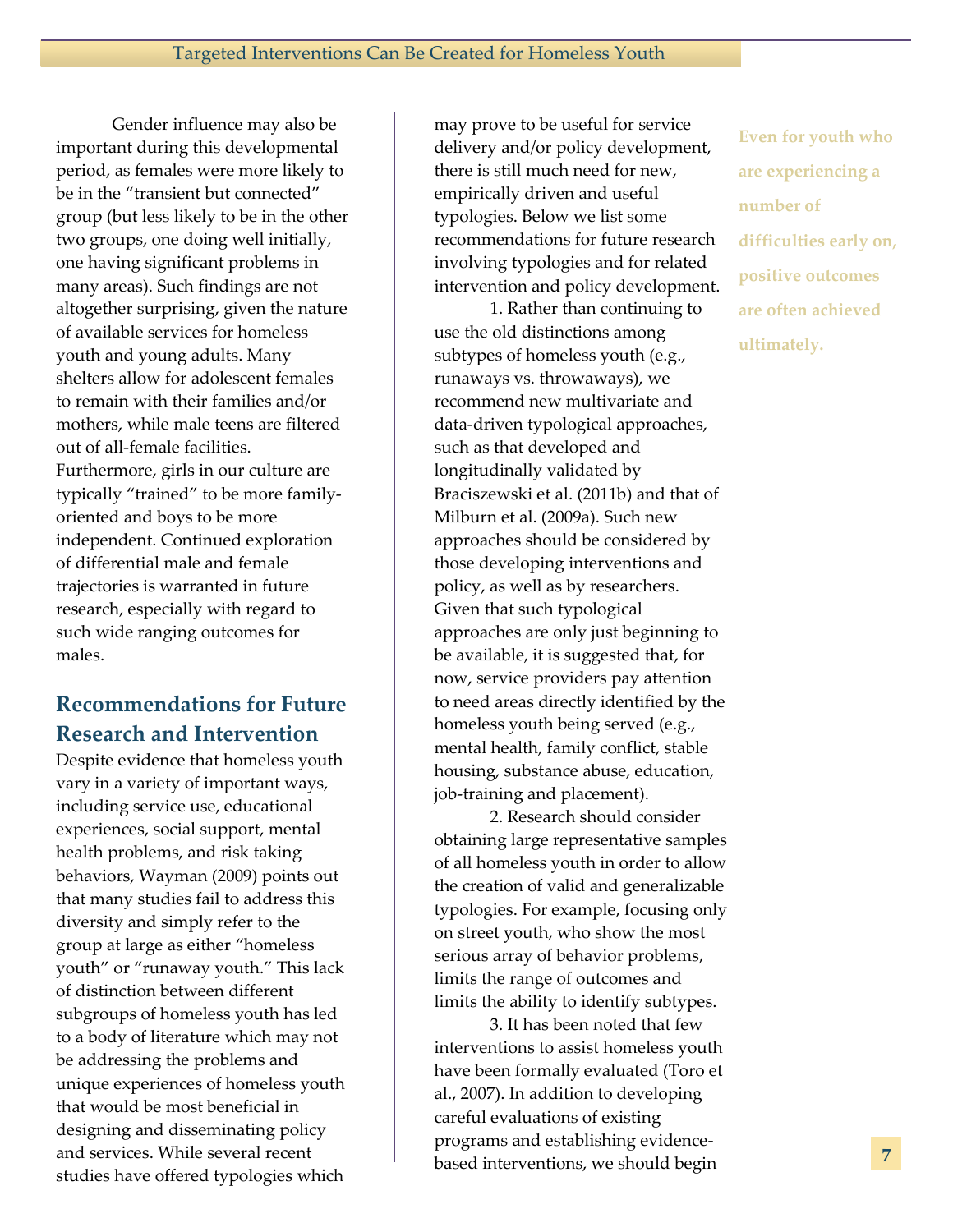**Similar "positive" findings showing growing housing stability over time were obtained in a recent homeless youth study.**

to use empirical classifications of youth to determine if certain interventions have better outcomes for certain types of youth. In addition to provision of stable housing, results from Braciszewski et al. (2011b) suggest that programs targeting school stability and prevention of alcohol and other drug use may also provide substantial aid.

4. Distal outcomes for youth, after their initial homelessness, can be used in developing useful typologies, rather than focusing solely on their current and past circumstances. Such longitudinal typologies for other homeless groups have been identified, including adults and families (Stojanovic et al., 1999; Toro and Janisse, 2004). In a two-year follow-up of 265 youth who had aged out of foster care (typically around age 18), Fowler, Toro, and Miles (2009) used the trajectory of housing status experienced throughout the follow-up period (including time spent homeless and precariously housed) to classify youth into four distinct subgroups. The *Continuously Stable* subgroup (n=152, 57 percent) remained housed for most of the entire follow-up period. The *Increasingly Stable* (n=29, 11 percent) had instable housing initially, but experienced increasingly secure housing over the follow up period. *Decreasingly Stable* (n=31, 12 percent) youth experienced housing stability immediately upon exit from foster care, but precarious housing and literal homelessness later on. Finally, the *Continuously Instable* youth (n=53, 20 percent) bounced between literal homelessness and precarious housing situations. Housing instability was related to emotional and behavioral problems, physical and

sexual victimization, criminal conviction, and dropping out of high school. Fowler, Toro, and Miles (2011) have recently extended this approach, using the same sample of 265 youth who aged out of foster care, to consider longitudinal outcomes in three domains at once (i.e., housing, employment, and education). They identified three subgroups: (1) Stable-Engaged (41 percent) who experienced secure housing and increasing connections to both education and employment over time; (2) Stable-Disengaged (30 percent) who maintained housing but reported decreasing rates of education and small increases in employment; and (3) Instable-Disengaged (29 percent) who experienced chronic housing instability, declining connection to education, and a failure to attain employment. The Instable-Disengaged showed worse mental health compared to the other two subgroups. Such approaches could well be used to classify the longitudinal outcomes for samples of homeless youth. With such information in hand, service-providers and others would have a firmer foundation on which to base their planning of interventions and policies affecting homeless youth.

5. Girls and boys might have different outcomes, especially based on where resources are generally allocated. On the one hand, girls may more easily be able to stay with parents or other relatives (or boyfriends), thereby preventing homeless episodes or reducing their length. On the other hand, if girls lose such social resources, they may have fewer options to maintain themselves in independent stable housing. The "training" that boys receive in being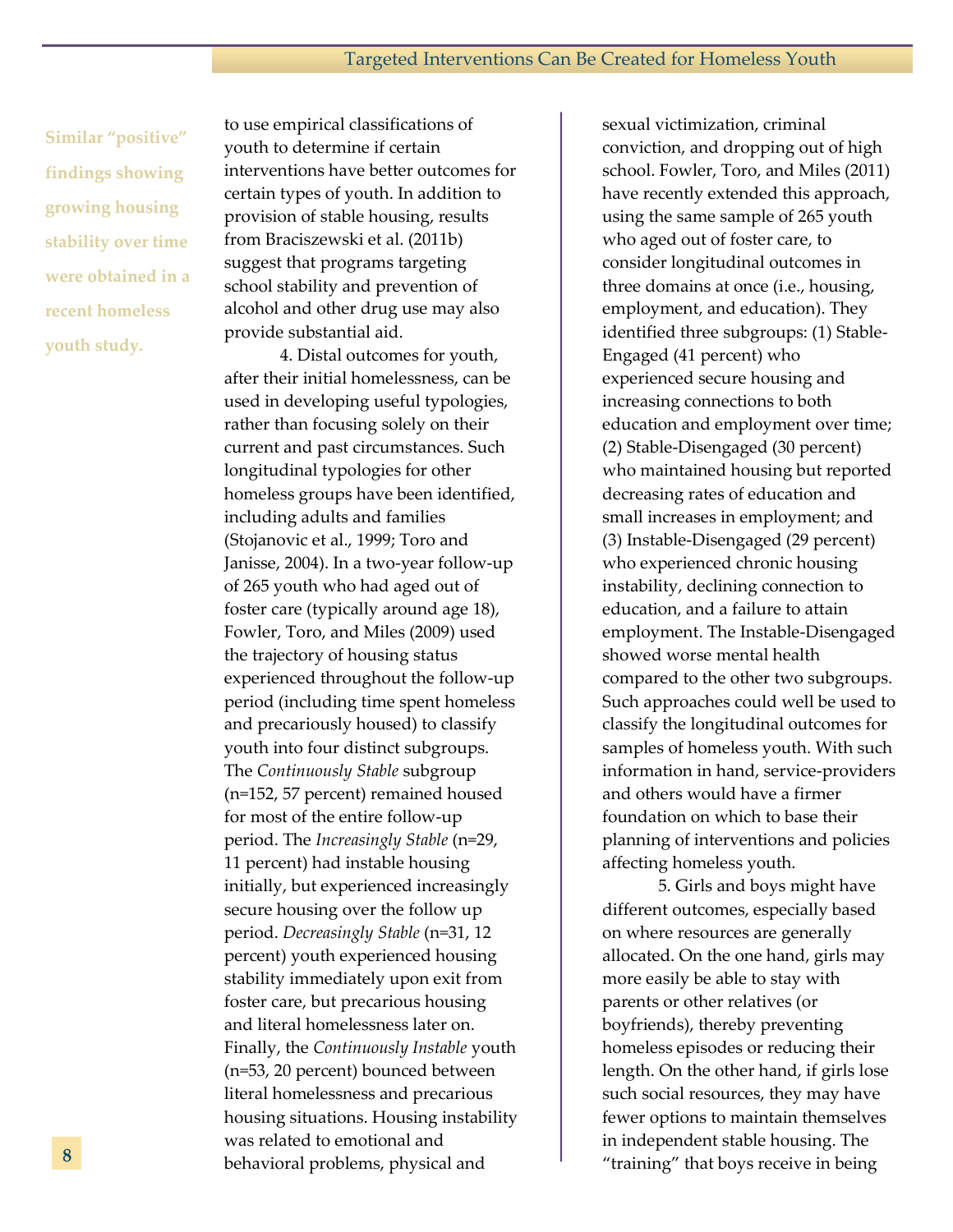independent may help at least some of them to achieve real stability, but may leave others with few social or service supports. Continued exploration of gender differences is certainly important.

6. Protective factors may be a promising avenue of research which could lead to meaningful typologies. Good, early examples of such approaches include the work described above by Milburn et al (2009a) and Braciszewski et al. (2011b).

#### **References**

- Ahmed, S., Fowler, P.J., and Toro, P. A. (2010, in press). Family, public and private religiousness and psychological wellbeing over time in at-risk adolescents. *Mental Health, Religion and Culture*.
- Boesky, L. M., Toro, P. A., and Bukowski, P. A. (1997). Differences in psychosocial factors among older and younger homeless adolescents found in youth shelters. *Journal of Prevention and Intervention in the Community, 15*(2), 19-36.
- Braciszewski, J. M., Toro, P. A., and Jozefowicz-Simbeni, D. M. H. (2011a). *Family environment and psychological distress: A longitudinal study of at-risk youth*. Manuscript submitted for publication.
- Braciszewski, J. M., Toro, P. A., and Jozefowicz-Simbeni, D. M. H. (2011b). *An empirical typology for homeless youth: Identification and prediction of outcome.*  Unpublished manuscript, Wayne State University, Department of Psychology.
- Cauce, A. (2002). The characteristics and mental health of homeless adolescents: Age and gender differences. *Journal of Emotional and Behavioral Disorders, 8,* 230- 239.
- Cauce, A. M., Paradise, M., Ginzler, J. A., Embry, L., Morgan, C. J., Lohr, Y., and Theofelis, J. (2000). The characteristics and mental health of homeless adolescents: Age and gender differences. *Journal of Emotional and Behavioral Disorders, 8,* 230-239.
- Cherry, A. (1993). Combining cluster and discriminant analysis to develop a social bond typology of runaway youth. *Research on Social Work Practice, 3,* 175- 190.
- Dunford, F. W., and Brennan, T. (1976). A taxonomy of runaway youth. *The Social Service Review, 5,* 457-470.
- English, C. (1970). Leaving home: A typology of runaways. *Society, 10,* 22-24.
- Fowler, P.J., Ahmed, S. R., Tompsett, C. J., Jozefowicz-Simbeni, D. M., and Toro, P.A. (2008). Community violence and externalizing problems: Moderating effects of race and religiosity in emerging adulthood. *Journal of Community Psychology, 36*, 835-850.
- Fowler, P.J., Toro, P.A., and Miles, B. (2009). Pathways to and from homelessness and associated psychosocial outcomes among adolescents leaving the foster care system. *American Journal of Public Health, 99,* 1453-1458.
- Fowler, P.J., Toro, P.A., and Miles, B. (2011). Emerging adulthood and leaving foster care: Settings associated with mental health. *American Journal of Community Psychology, 47,* 335–348.
- Haber, M., and Toro, P. A. (2004). Homelessness among families, children and adolescents: An ecologicaldevelopmental perspective. *Clinical Child and Family Psychology Review, 7,* 123-164.
- Haber, M., and Toro, P.A. (2009). Parentadolescent violence and later behavioral health problems among homeless and housed youth. *American Journal of Orthopsychiatry, 79,* 305-318.
- Hammer, H., Finkelhor, D. and Sedlak, A. (2002). *Runaway/Thrownaway children: National estimates and characteristics*. National Incidence Studies of Missing, Abducted, Runaway, and Thrownaway Children (NISMART), October, 2002. Washington, DC: Office of Juvenile Justice and Delinquency Prevention.
- Haupt, D. and Offord, D. (1972). Runaways from a residential treatment center: A preliminary report. *Corrective Psychiatry and Journal of Social Therapy, 18,* 14-21.
- Heinze, H., Jozefowicz-Simbeni, D.M.H., and Toro, P.A. (2010). *Why youth become homeless: An empirical typology.*  Unpublished manuscript, University of Michigan-Flint, Department of Psychology.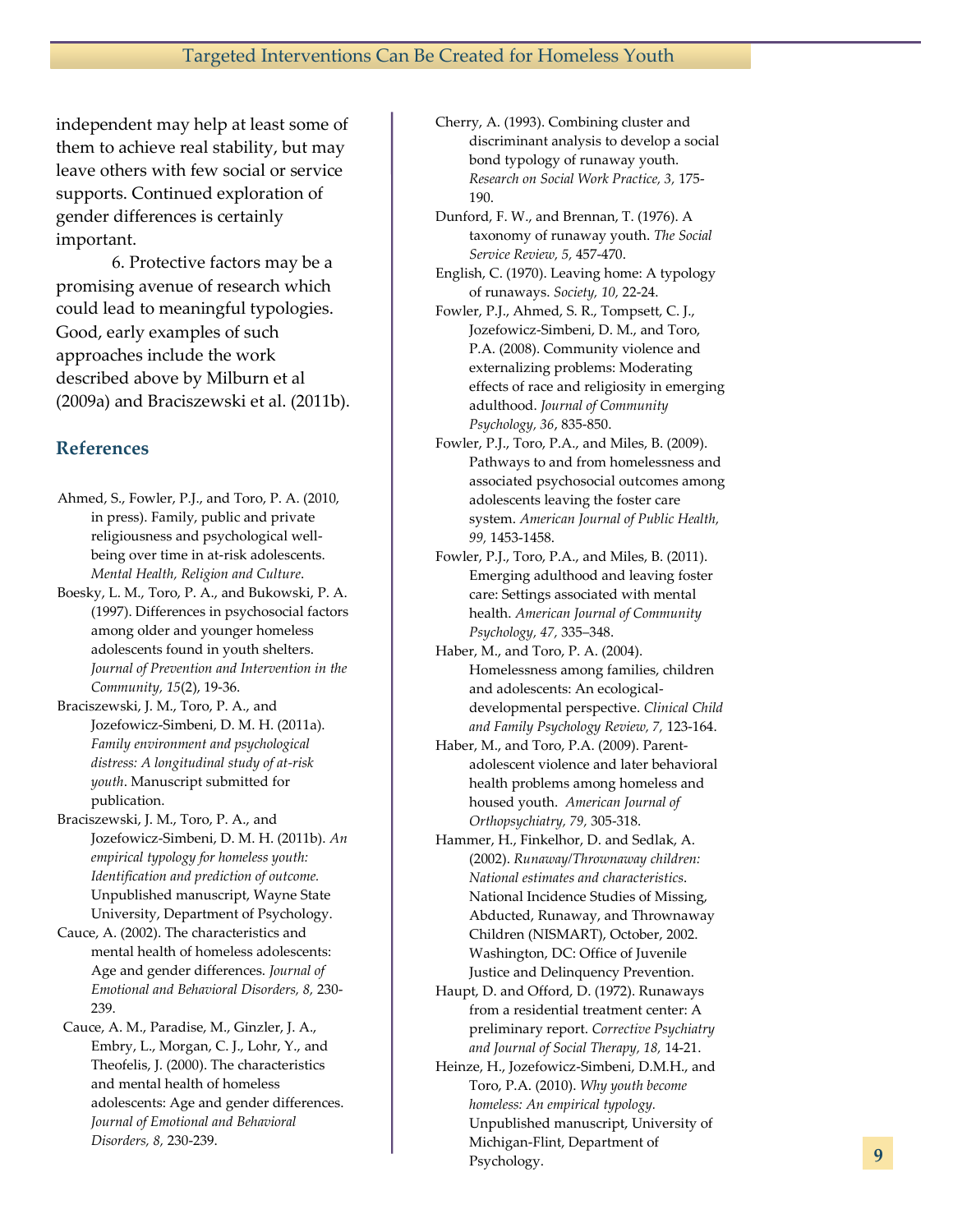Hobden, K.L., Forney, J.C., Durham, K.W., and Toro, P.A. (2011, in press). Limiting attrition in longitudinal research on homeless adolescents: What works best? *Journal of Community Psychology.*

Kennedy, M. R. (1991). Homeless and runaway youth mental health issues: No access to the system. *Journal of Adolescent Health, 12*, 576–579.

Kidd, S. A. (2004). "The walls were closing in and we were trapped": A qualitative analysis of street youth suicide. *Youth and Society, 36,* 30–55.

Kidd, S. and Shahar, G. (2008). Resilience in homeless youth: The key role of selfesteem. American Journal of Orthophychiatry, 78, 163-172.

Maitra, R. (2002). The homeless community of the piers. *The Gay and Lesbian Review Worldwide, 8,* 8-11.

Mallett, S., Rosenthal, D., Myers, P., Milburn, N., and Rotheram-Borus, M. J. (2004). Practicing homelessness: A typology approach to young people's daily routines. *Journal of Adolescence, 27*(3), 337– 349.

McCaskill, P. A., Toro, P. A., and Wolfe, S. M. (1998). Homeless and matched housed adolescents: A comparative study of psychopathology. *Journal of Clinical Child Psychology, 27,* 306-319.

Menke, E. M. (2000). Comparison of the stressors and coping behaviors of homeless, previously homeless, and never homeless poor children. *Issues in Mental Health Nursing, 21,* 691–710.

Milburn, N. G., Liang, L., Lee, S., Rotheram-Borus, M. J., Rosenthal, D., Mallett, S., and Lester, P. (2009). Who is doing well? A typology of newly homeless adolescents. *Journal of Community Psychology, 37*, 135-147.

Milburn, N. G., Rice, E., Rotheram-Borus, M. J., Mallett, S., Rosenthal, D., Batterham, P., May, S.J., Witkin, A., and Duan, N. (2009). Adolescents exiting homelessness over two years: The risk amplification and abatement model. *Journal of Research on Adolescence, 19*, 762-785.

Milburn, N. G., Rosenthal, D., Rotheram-Borus, M. J., Mallett, S., Batterham, P., Rice, E., and Solorio, R. (2007). Newly homeless youth typically return home. *Journal of Adolescent Health, 40*, 574-576.

Milburn, N. G., Rotheram-Borus, M. J., Batterham, P., Brumback, B., Rosenthal, D., and Mallett, S. (2005). Predictors of close family relationships over one year among homeless young people. *Journal of Adolescence, 28,* 263-275.

Milburn, N. G., Rotheram-Borus, M. J., Rice, E., Mallet, S., and Rosenthal, D. (2006). Cross-national variation in behavioral profiles among homeless youth. *American Journal of Community Psychology, 37,*  63−76.

National Law Center on Homelessness and Poverty (2004). *Legal tools to end youth homelessness.* Washington, DC: Author.

Powers, J., Eckenrode, J., Jaklitsch, B. (1990). Maltreatment among runaway and homeless youth. *Child Abuse and Neglect, 14,* 87-98.

Rew, L. (2002). Relationships of sexual abuse, connectedness, and loneliness to perceived well-being in homeless youth. *Journal for Specialists in Pediatric Nursing, 7,* 51-63.

Rew, L., Taylor-Seehafer, M., and Thomas, N. (2000). Without parental consent: Conducting research with homeless adolescents. *Journal of the Society of Pediatric Nurses, 5,* 131–138.

- Rew, L., Taylor-Seehafer, M., Thomas, N., and Yockey, R. (2001). Correlates of resilience in homeless adolescents. *Journal of Nursing Scholarship, 33*, 33-40.
- Ringwalt, C., Greene, J., Robertson, M. (1998). Familial backgrounds and risk behaviors of youth with thrownaway experiences. *Journal of Adolescence, 21,* 241-252.
- Ringwalt, C. L., Greene, J. M., Robertson, M., and McPheeters, M. (1998). The prevalence of homelessness among adolescents in the United States. *American Journal of Public Health, 88*(9), 1325-1329.

Robertson, M. J., and Toro, P. A. (1999). Homeless youth: Research, intervention, and policy. In L. B. Fosburg and D. L. Dennis (Eds.), *Practical lessons: The 1998 National Symposium on Homelessness Research* (pp. 3-1:3-32). Washington, DC: U.S. Department of Housing and Urban Development and U.S. Department of Health and Human Services.

Rukmana, D. (2008). Where the homeless children and youth come from: A study of the residential origins of the homeless in Miami-Dade County, Florida. *Children and Youth Services Review, 30,* 1009-1021.

Shellow, R., J. Schamp, E. Liebow, and E. Unger. 1967. Suburban Runaways of the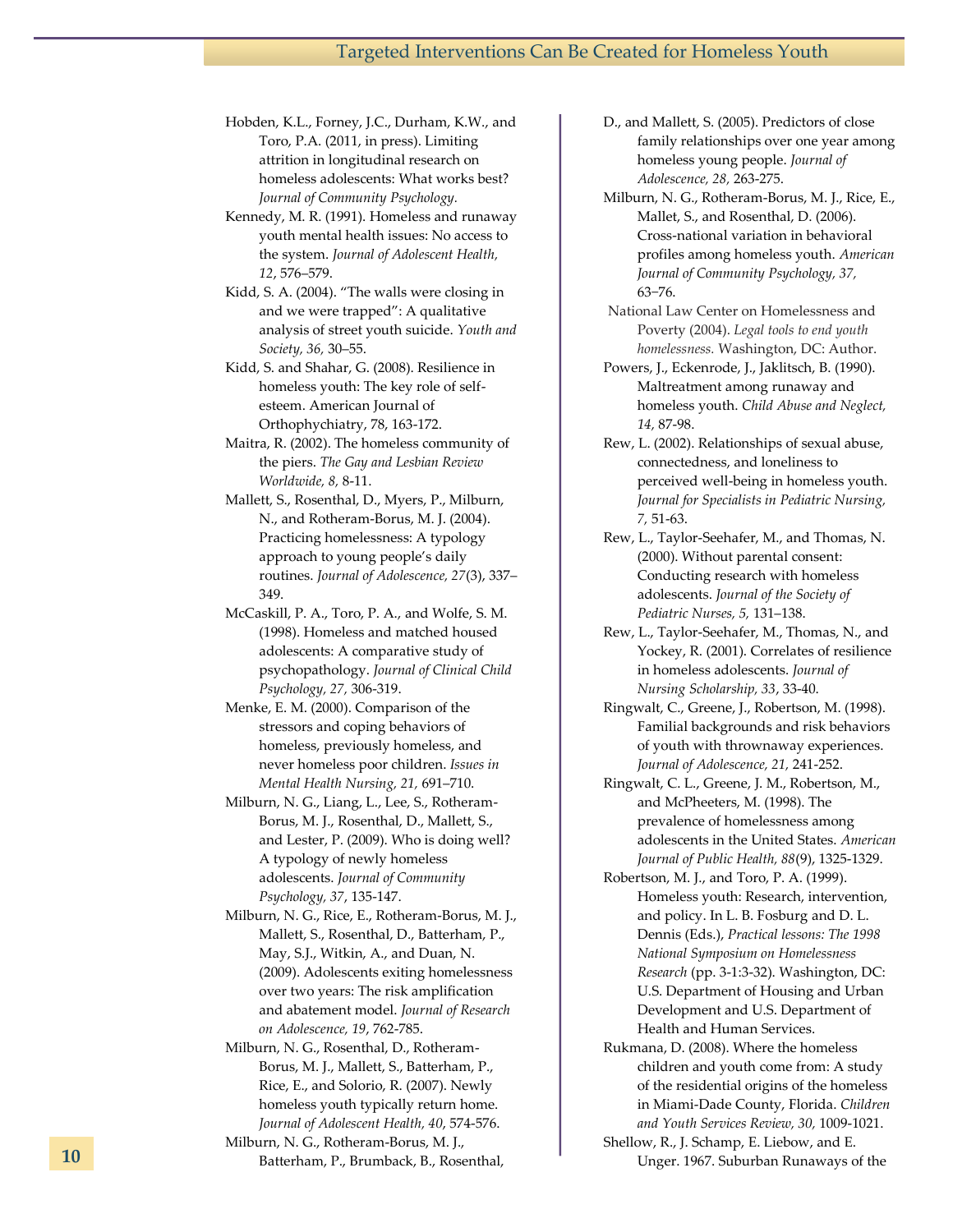1960s. *Monographs of the Society for Research in Child Deve*lopment, 111, 32-3.

- Stojanovic, D., Weitzman, B. C., Shinn, M., Labay, L.E., and Williams, N.P. (1999). Tracing the paths out of homelessness: The housing patterns of families after exiting shelter. *Journal of Community Psychology, 27*, 199-208.
- Thrane, L. E., Hoyt, D. R., Whitbeck, L. B., and Yoder, K. A. (2006). Impact of family abuse on running away, deviance, and street victimization among homeless rural and urban youth. *Child Abuse and Neglect, 30,* 1117-1128.
- Tierney, W. G., Gupton, J. T., and Hallett , R. E. (2008). *Transitions to adulthood for homeless adolescents: Education and public policy.* Retrieved on August 10, 2010 from http://www.usc.edu/dept/chepa/pdf/Ho meless\_Youth\_final.pdf
- Tompsett, C.J., and Toro, P.A. (2010). Predicting overt and covert antisocial behaviors: parents, peers, and homelessness. *Journal of Community Psychology, 38,* 469-485.
- Toro, P. A., Dworsky, A., and Fowler, P. J. (2007). Homeless youth in the United States: Recent research findings and intervention approaches. *The 2007 National Symposium on Homelessness Research*. Washington, DC: U.S. Department of Housing and Urban Development and U.S. Department of Health and Human Services.
- Toro, P. A., Goldstein, M. S., Rowland, L. L., Bellavia, C. W., Wolfe, S. M., Thomas, D. M., and Acosta, O. (1999). Severe mental illness among homeless adults and its association with longitudinal outcomes. *Behavior Therapy, 30*, 431-452.
- Toro, P. A., and Janisse, H.C. (2004). Homelessness, patterns of. In D. Levinson (Ed.), *Encyclopedia of homelessness*, pp. 244-250. Thousand Oaks, CA: Sage.
- Toro, P. A., Rabideau, J. M. P., Bellavia, C. W., Daeschler, C. V., Wall, D. D., Thomas, D. M., and Smith, S. J. (1997). Evaluating an intervention for homeless persons: Results of a field experiment. *Journal of Consulting and Clinical Psychology, 65*, 476- 484.
- Tyler, K. and Johnson, K. (2006). Trading sex: Voluntary of coerced? The experiences of homeless youth. The Journal of Sex Research, 43, 208-216.
- Unger, J., Simon, T., Newman, T., Montgomery, S., Kipke, M., and Albomoz, M. (1998). Early adolescent street youth: An overlooked population with unique problems and service needs. *Journal of Early Adolescence, 18,* 325-348.
- Urberg, K., Goldstein, M., and Toro, P.A. (2005). Supportive relationships as a moderator of the effects of parent and peer drinking on adolescent drinking. *Journal of Research on Adolescence, 15*, 1-19.
- van der Ploeg, J. D. (1989). Homelessness: A multidimensional problem. *Children and Youth Services Review, 11,* 45–56.
- Wagner, L., Carlin, L., Cauce, A., Tenner, A. (2001). A snapshot of homeless youth in Seattle: Their characteristics, behaviors and beliefs about HIV protective strategies. Journal of Community Health, 26, 219-232.
- Wayman, R.H. (2010). *Typology of America's Homeless Youth*. Washington, DC: National Alliance to End Homelessness.
- Whitbeck, L., Hoyt, D., and Yoder, K. (1999). A risk-amplification model of victimization and depressive symptoms among runaway and homeless adolescents. *American Journal of Community Psychology, 27,* 273-296.
- Wolfe, S. M., Toro, P. A., and McCaskill, P. A. (1999). A comparison of homeless and matched housed adolescents on family environment variables. *Journal of Research on Adolescence, 9*, 53-66.
- Wormer, R. V. (2003). Homeless youth seeking assistance: A research-based studyfrom Duluth, Minnesota. *Child and Youth Care Forum, 32*, 89–103.
- Ziesmer, C., Marcoux, L., and Marwell, B. (1994). Homeless children: Are they different from other low-income children? *Social Work, 39,* 658-668.

#### **About the Authors**

**Paul A. Toro** is Professor of Psychology at Wayne State University in Detroit. He was President of the Society for Community Research and Action (Division 27, Community Psychology, of the American Psychological Association) in 2003-04. He and his Research Group on Homelessness and Poverty have conducted a wide range of studies on homelessness over the past 25 years, including studies on homeless adults, families, and youth. His studies have compared homeless to